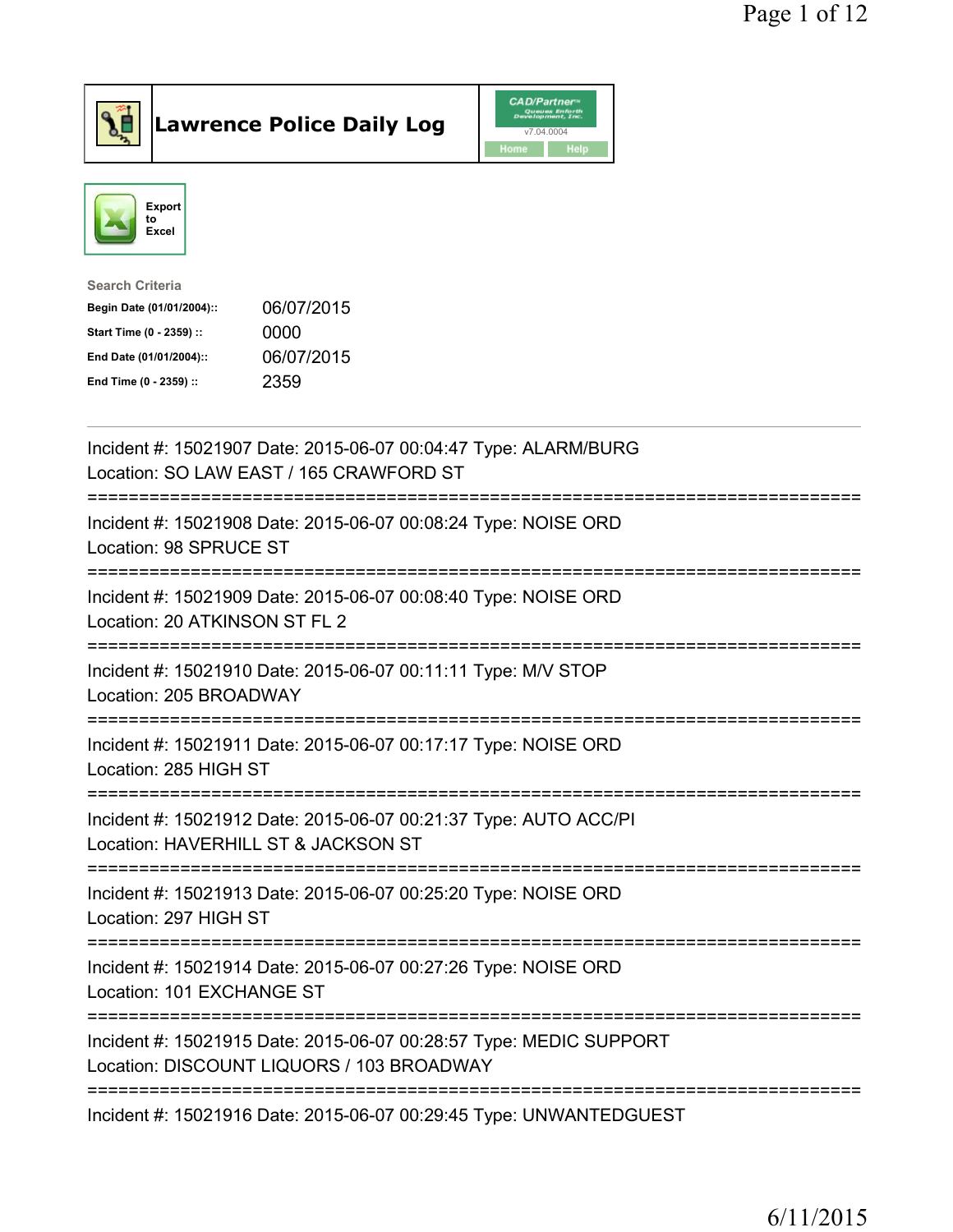Location: 141 AMESBURY ST #105 =========================================================================== Incident #: 15021917 Date: 2015-06-07 00:43:22 Type: NOISE ORD Location: 461 BROADWAY =========================================================================== Incident #: 15021918 Date: 2015-06-07 00:44:08 Type: 911 HANG UP Location: 18 WINTHROP AV =========================================================================== Incident #: 15021919 Date: 2015-06-07 00:45:12 Type: FIGHT Location: ESSEX ST & UNION ST =========================================================================== Incident #: 15021920 Date: 2015-06-07 00:50:28 Type: SUS PERS/MV Location: 19 BROOK ST =========================================================================== Incident #: 15021921 Date: 2015-06-07 01:08:02 Type: TRESPASSING Location: MERRIMACK ST =========================================================================== Incident #: 15021922 Date: 2015-06-07 01:19:13 Type: DISTURBANCE Location: 1 TREMONT ST #2 =========================================================================== Incident #: 15021923 Date: 2015-06-07 01:32:25 Type: HIT & RUN M/V Location: ESSEX ST & UNION ST =========================================================================== Incident #: 15021924 Date: 2015-06-07 01:33:35 Type: DISTURBANCE Location: 1 TREMONT ST #2 =========================================================================== Incident #: 15021925 Date: 2015-06-07 01:36:37 Type: NOISE ORD Location: 161 SALEM ST FL 3 =========================================================================== Incident #: 15021926 Date: 2015-06-07 01:42:02 Type: M/V STOP Location: CHESTNUT ST & LAWRENCE ST =========================================================================== Incident #: 15021928 Date: 2015-06-07 01:42:49 Type: ANIMAL COMPL Location: 1 GENERAL ST =========================================================================== Incident #: 15021927 Date: 2015-06-07 01:43:12 Type: NOISE ORD Location: 118 FRANKLIN ST =========================================================================== Incident #: 15021929 Date: 2015-06-07 01:46:20 Type: B&E/PROG Location: 204 S UNION ST #3 =========================================================================== Incident #: 15021930 Date: 2015-06-07 01:56:48 Type: M/V STOP Location: 205 BROADWAY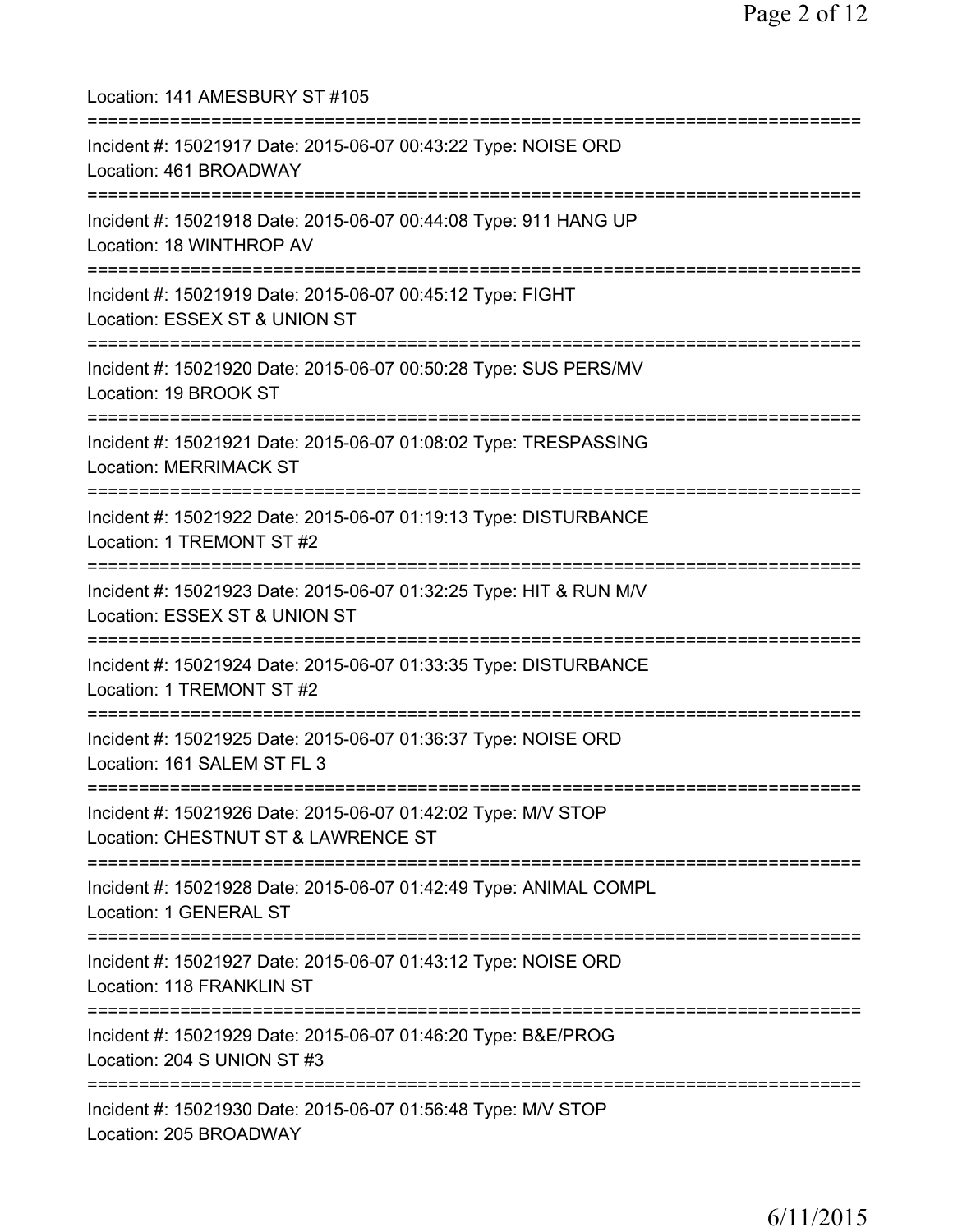| Incident #: 15021931 Date: 2015-06-07 02:01:04 Type: DISORDERLY<br><b>Location: DUCKETT AV</b>                                                   |
|--------------------------------------------------------------------------------------------------------------------------------------------------|
| Incident #: 15021932 Date: 2015-06-07 02:01:43 Type: NOISE ORD<br>Location: 232 BAILEY ST FL 3                                                   |
| Incident #: 15021933 Date: 2015-06-07 02:11:16 Type: HIT & RUN M/V<br>Location: SALEM ST & S UNION ST                                            |
| Incident #: 15021934 Date: 2015-06-07 02:16:25 Type: NOISE ORD<br>Location: 19 LOGAN ST                                                          |
| .===================================<br>Incident #: 15021935 Date: 2015-06-07 02:21:21 Type: HIT & RUN M/V<br>Location: S UNION ST & WINTHROP AV |
| Incident #: 15021936 Date: 2015-06-07 02:21:30 Type: DISTURBANCE<br>Location: 18 STATE ST<br>===================                                 |
| Incident #: 15021937 Date: 2015-06-07 02:23:17 Type: DISTURBANCE<br>Location: 1 TREMONT ST                                                       |
| Incident #: 15021938 Date: 2015-06-07 02:23:17 Type: FIGHT<br>Location: 133 ESSEX ST                                                             |
| Incident #: 15021939 Date: 2015-06-07 02:29:07 Type: NOISE ORD<br>Location: 89 STEARNS AVE FL 3                                                  |
| Incident #: 15021940 Date: 2015-06-07 02:34:52 Type: NOISE ORD<br>Location: 158 SPRUCE ST FL 2                                                   |
| Incident #: 15021941 Date: 2015-06-07 02:41:29 Type: NOISE ORD<br>Location: 29 FULTON ST FL 3                                                    |
| Incident #: 15021942 Date: 2015-06-07 02:42:20 Type: FIGHT<br>Location: 100 CHESTER ST FL 1                                                      |
| Incident #: 15021943 Date: 2015-06-07 02:48:54 Type: M/V STOP<br>Location: 354 MERRIMACK ST                                                      |
| Incident #: 15021944 Date: 2015-06-07 02:54:53 Type: M/V STOP<br>Location: AMESBURY ST & COMMON ST                                               |
|                                                                                                                                                  |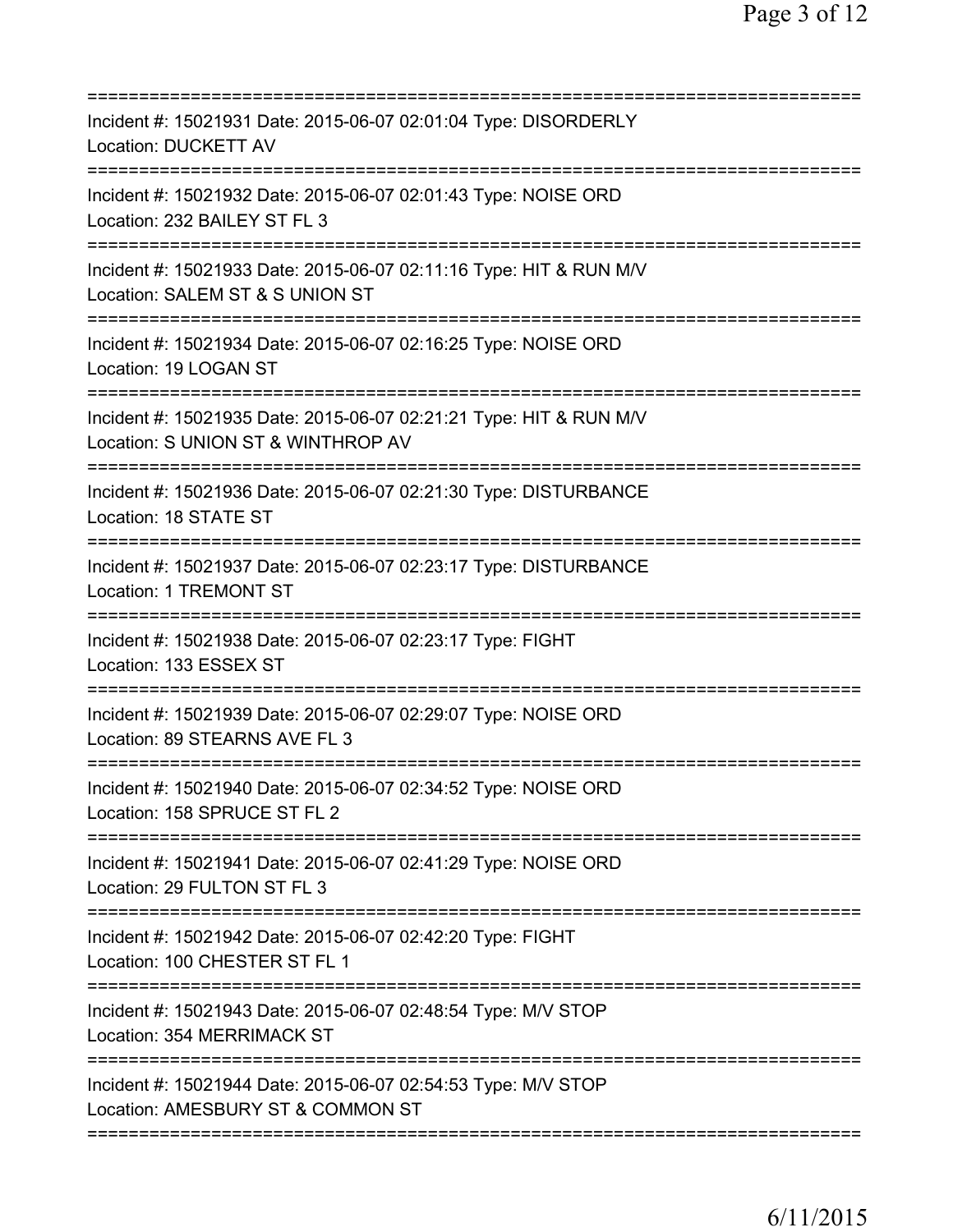| Incident #: 15021945 Date: 2015-06-07 02:58:00 Type: MAL DAMAGE<br>Location: 312 WATER ST                                         |
|-----------------------------------------------------------------------------------------------------------------------------------|
| Incident #: 15021946 Date: 2015-06-07 03:03:36 Type: CK WELL BEING<br>Location: 163 PARK ST FL 1                                  |
| Incident #: 15021947 Date: 2015-06-07 03:23:25 Type: M/V STOP<br>Location: FOSTER ST & SALEM ST                                   |
| Incident #: 15021948 Date: 2015-06-07 03:29:57 Type: M/V STOP<br>Location: FRANKLIN ST & METHUEN ST                               |
| Incident #: 15021949 Date: 2015-06-07 03:42:44 Type: SUICIDE ATTEMPT<br>Location: BRADFORD ST & WEST ST                           |
| Incident #: 15021950 Date: 2015-06-07 03:58:14 Type: LOUD NOISE<br>Location: 700 ESSEX ST                                         |
| Incident #: 15021951 Date: 2015-06-07 04:23:30 Type: NOISE ORD<br>Location: 85 BOXFORD ST FL 2                                    |
| Incident #: 15021952 Date: 2015-06-07 04:32:53 Type: UNWANTEDGUEST<br>Location: 4 CUSTER ST FL 2                                  |
| Incident #: 15021953 Date: 2015-06-07 05:04:13 Type: FIGHT<br>Location: 175 ABBOTT ST                                             |
| Incident #: 15021954 Date: 2015-06-07 05:17:58 Type: DISORDERLY<br>Location: 34 SUNSET AV                                         |
| Incident #: 15021955 Date: 2015-06-07 05:36:55 Type: TOW OF M/V<br>Location: 11 BENNINGTON ST                                     |
| Incident #: 15021956 Date: 2015-06-07 05:42:14 Type: ALARMS<br>Location: ARLINGTON SCHOOL / 150 ARLINGTON ST                      |
| ================================<br>Incident #: 15021957 Date: 2015-06-07 05:46:19 Type: M/V STOP<br>Location: 78 E HAVERHILL ST  |
| =============================<br>Incident #: 15021958 Date: 2015-06-07 05:58:20 Type: M/V STOP<br>Location: KENDALL ST & RIDGE RD |
| Incident #: 15021959 Date: 2015-06-07 06:04:48 Type: M/V STOP                                                                     |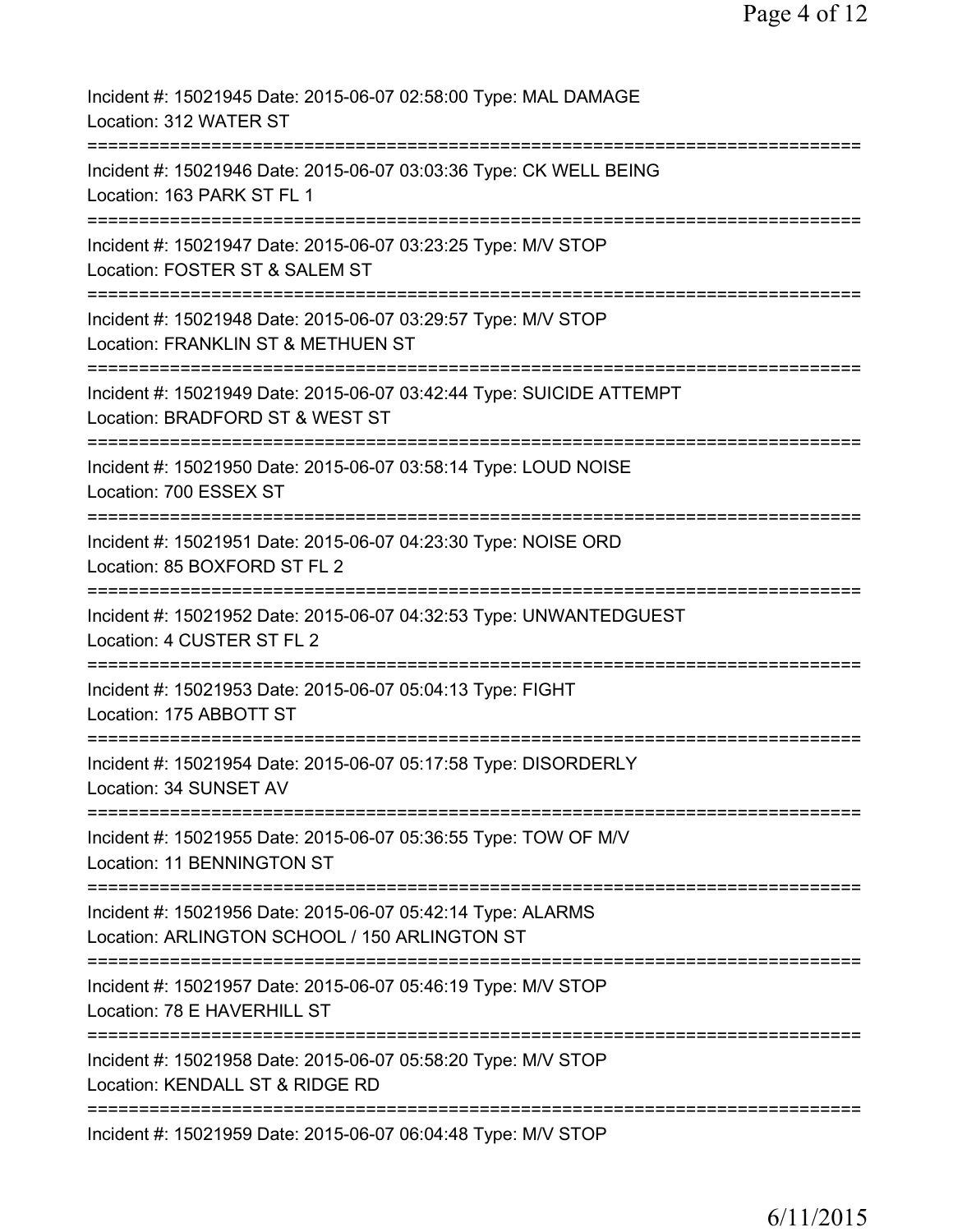| Location: 45 PLEASANT ST<br>===================                                                                                  |
|----------------------------------------------------------------------------------------------------------------------------------|
| Incident #: 15021960 Date: 2015-06-07 06:07:15 Type: FIGHT<br>Location: 96 AMES ST                                               |
| Incident #: 15021962 Date: 2015-06-07 06:11:48 Type: SUS PERS/MV<br>Location: MARKET ST & S UNION ST                             |
| Incident #: 15021961 Date: 2015-06-07 06:12:34 Type: UNWANTEDGUEST<br>Location: 18 WINTHROP AV FL 1<br>========================= |
| Incident #: 15021963 Date: 2015-06-07 06:41:47 Type: TOW OF M/V<br>Location: 49 BOWDOIN ST                                       |
| Incident #: 15021964 Date: 2015-06-07 06:44:04 Type: TOW OF M/V<br>Location: BOWDOIN ST & BROOKFIELD ST                          |
| Incident #: 15021965 Date: 2015-06-07 07:17:26 Type: TOW OF M/V<br>Location: 62 SANBORN ST                                       |
| Incident #: 15021966 Date: 2015-06-07 07:29:19 Type: TOW OF M/V<br>Location: 67 CARVER ST                                        |
| Incident #: 15021967 Date: 2015-06-07 07:35:47 Type: SUS PERS/MV<br>Location: 92 BAILEY ST                                       |
| Incident #: 15021968 Date: 2015-06-07 07:55:50 Type: SUS PERS/MV<br>Location: 205 BROADWAY                                       |
| Incident #: 15021970 Date: 2015-06-07 08:12:26 Type: 209A/SERVE<br>Location: 391 HAMPSHIRE ST #2                                 |
| Incident #: 15021969 Date: 2015-06-07 08:13:09 Type: RECOV/STOL/MV<br>Location: 168 SPRUCE ST                                    |
| Incident #: 15021971 Date: 2015-06-07 09:03:03 Type: ALARM/BURG<br>Location: 70 N PARISH RD                                      |
| Incident #: 15021972 Date: 2015-06-07 09:37:19 Type: SUS PERS/MV<br>Location: BRADFORD ST & BROADWAY                             |
| Incident #: 15021973 Date: 2015-06-07 09:48:22 Type: CK WELL BEING<br>Location: 44 MORTON ST FL 1STFL                            |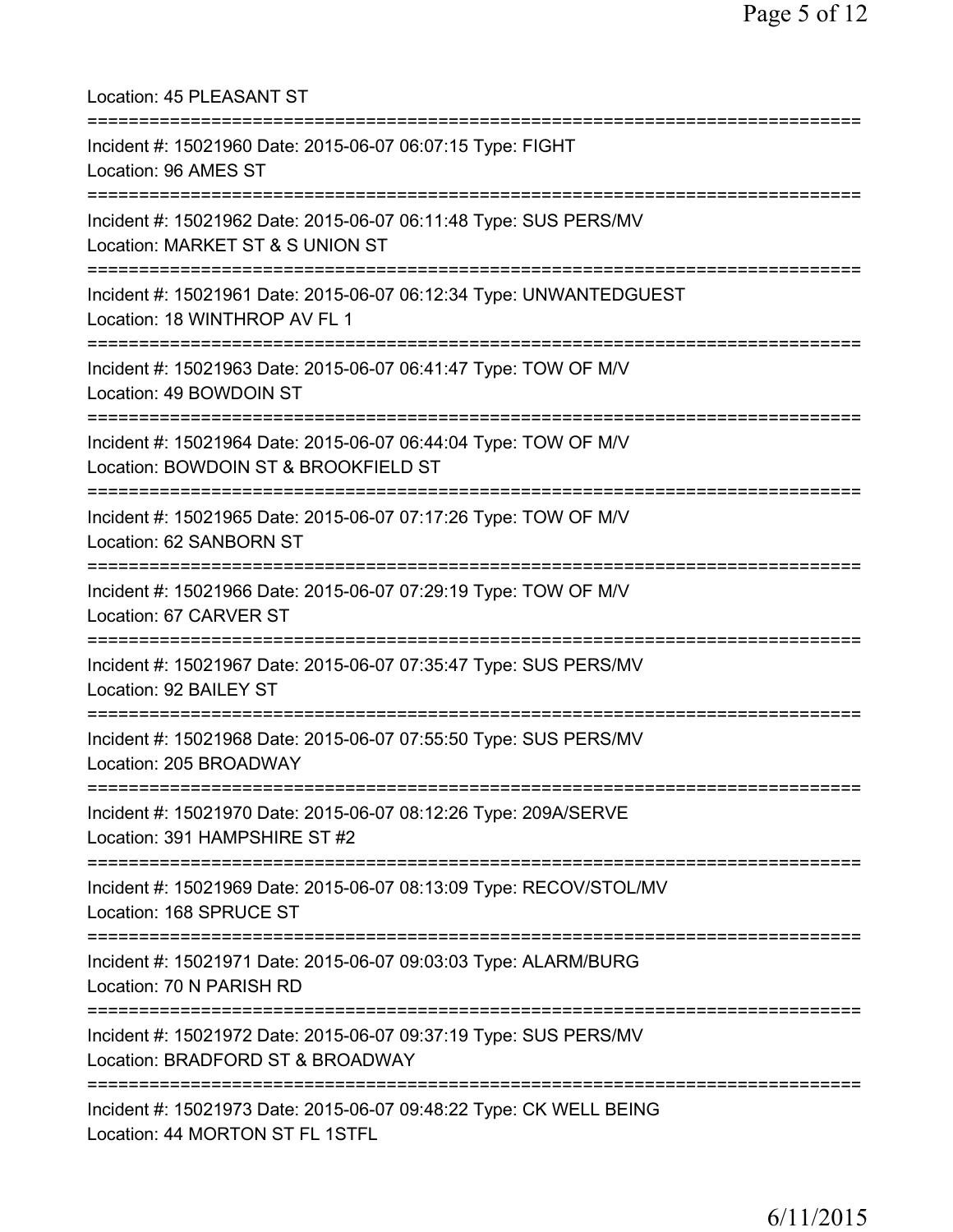| Incident #: 15021974 Date: 2015-06-07 10:04:48 Type: M/V STOP<br>Location: BROADWAY & DAISY ST                            |
|---------------------------------------------------------------------------------------------------------------------------|
| Incident #: 15021975 Date: 2015-06-07 10:17:07 Type: M/V STOP<br>Location: 74 NEWBURY ST                                  |
| Incident #: 15021976 Date: 2015-06-07 10:27:57 Type: TOW OF M/V<br>Location: CAMBRIDGE ST & FOSTER ST                     |
| Incident #: 15021977 Date: 2015-06-07 10:45:20 Type: INVEST CONT<br>Location: 109 MAY ST                                  |
| Incident #: 15021978 Date: 2015-06-07 11:12:08 Type: SPECIAL CHECK<br>Location: 205 BROADWAY                              |
| Incident #: 15021980 Date: 2015-06-07 11:26:23 Type: ALARM/BURG<br>Location: SOUTH LAWRENCE EAST SCHOOL / 165 CRAWFORD ST |
| Incident #: 15021979 Date: 2015-06-07 11:29:20 Type: M/V STOP<br>Location: FERN ST & LAWRENCE ST                          |
| Incident #: 15021981 Date: 2015-06-07 11:52:56 Type: ALARM/BURG<br>Location: COMMONWEALTH MOTORS / 1 COMMONWEALTH DR      |
| Incident #: 15021982 Date: 2015-06-07 11:55:09 Type: TOW OF M/V<br>Location: 93 BENNINGTON ST                             |
| Incident #: 15021983 Date: 2015-06-07 12:04:09 Type: MISSING PERS<br>Location: 198 HOWARD ST                              |
| Incident #: 15021984 Date: 2015-06-07 12:23:22 Type: MAL DAMAGE<br>Location: 56 SPRINGFIELD ST #11                        |
| Incident #: 15021986 Date: 2015-06-07 12:31:58 Type: LOST PROPERTY<br>Location: 579 ANDOVER ST                            |
| Incident #: 15021985 Date: 2015-06-07 12:32:30 Type: M/V STOP<br>Location: AMES ST & YALE ST                              |
| Incident #: 15021987 Date: 2015-06-07 12:50:33 Type: ASSIST FIRE<br>Location: 124 LAWRENCE ST                             |
|                                                                                                                           |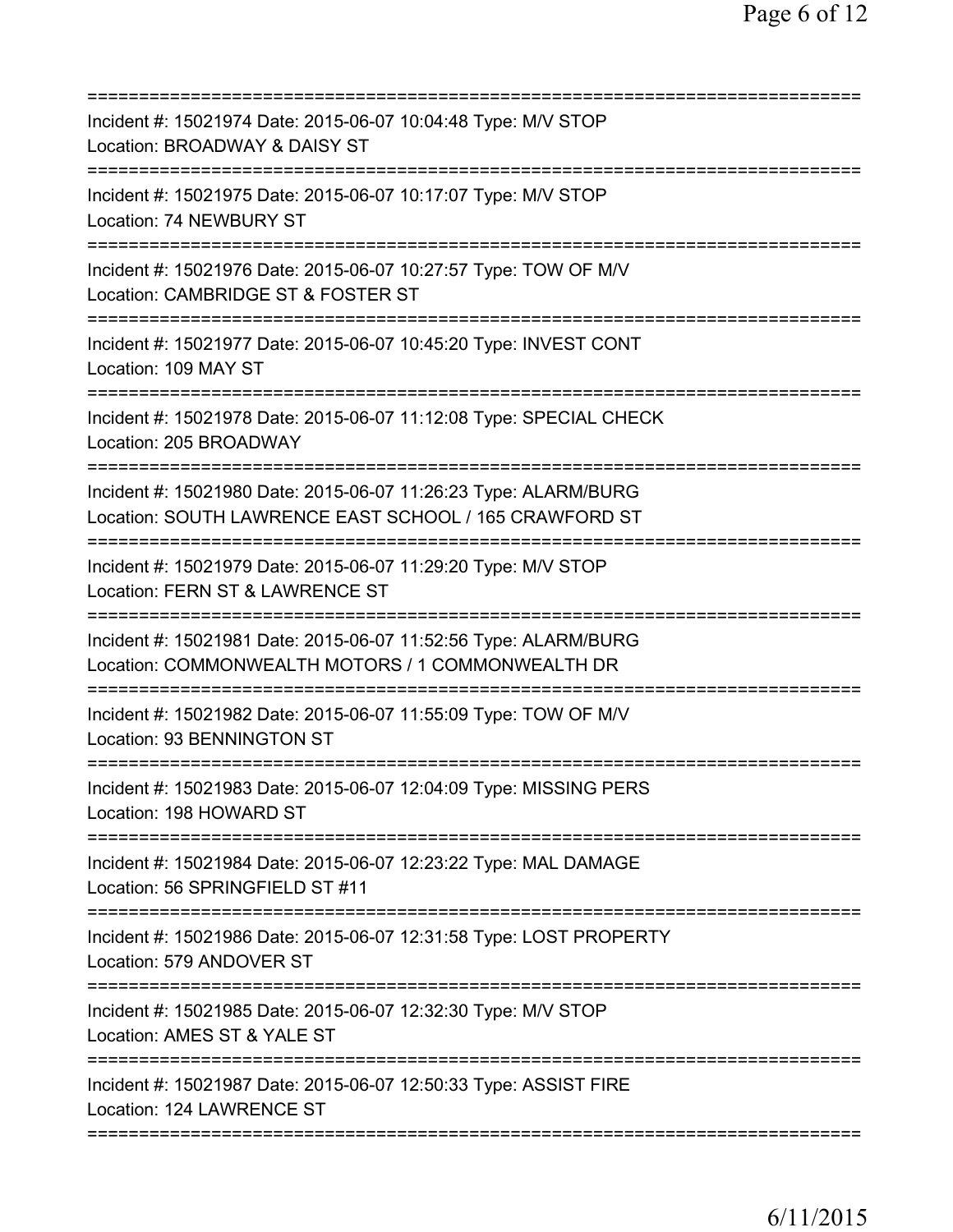| Incident #: 15021988 Date: 2015-06-07 12:58:24 Type: ALARM/BURG<br>Location: CHEMCO / 300 CANAL ST                                                        |
|-----------------------------------------------------------------------------------------------------------------------------------------------------------|
| Incident #: 15021989 Date: 2015-06-07 13:37:43 Type: SUS PERS/MV<br>Location: 19 MEDFORD ST                                                               |
| Incident #: 15021990 Date: 2015-06-07 13:42:03 Type: DISTURBANCE<br>Location: SEVEN DAY CHURCH / 54 SALEM ST                                              |
| Incident #: 15021991 Date: 2015-06-07 13:46:15 Type: M/V STOP<br>Location: ACTON ST & BROADWAY                                                            |
| Incident #: 15021992 Date: 2015-06-07 14:08:54 Type: AUTO ACC/NO PI<br>Location: AMESBURY ST & CANAL ST<br>:=======================<br>================== |
| Incident #: 15021993 Date: 2015-06-07 14:12:15 Type: AUTO ACC/NO PI<br>Location: 33 HAMPTON ST<br>---------------------------------                       |
| Incident #: 15021994 Date: 2015-06-07 14:12:38 Type: M/V STOP<br>Location: BROADWAY & TREMONT ST                                                          |
| Incident #: 15021995 Date: 2015-06-07 14:22:23 Type: SUS PERS/MV<br>Location: 320 S BROADWAY                                                              |
| Incident #: 15021996 Date: 2015-06-07 14:46:11 Type: LARCENY/PAST<br>Location: 11 ALBION ST                                                               |
| Incident #: 15021998 Date: 2015-06-07 14:52:45 Type: MAL DAMAGE<br>Location: 114 BAILEY ST FL 2                                                           |
| Incident #: 15021997 Date: 2015-06-07 14:53:11 Type: M/V STOP<br>Location: 18 BROADWAY                                                                    |
| Incident #: 15022000 Date: 2015-06-07 15:22:31 Type: MV/BLOCKING<br>Location: 1 BUNKERHILL ST                                                             |
| Incident #: 15021999 Date: 2015-06-07 15:22:48 Type: NOISE ORD<br>Location: 680 LOWELL ST FL 2NDFL<br>===========================                         |
| ===============<br>Incident #: 15022001 Date: 2015-06-07 15:32:12 Type: NOISE ORD<br>Location: 63 ALLSTON ST                                              |
| Incident #: 15022002 Date: 2015-06-07 15:47:49 Type: E911 HANGUP                                                                                          |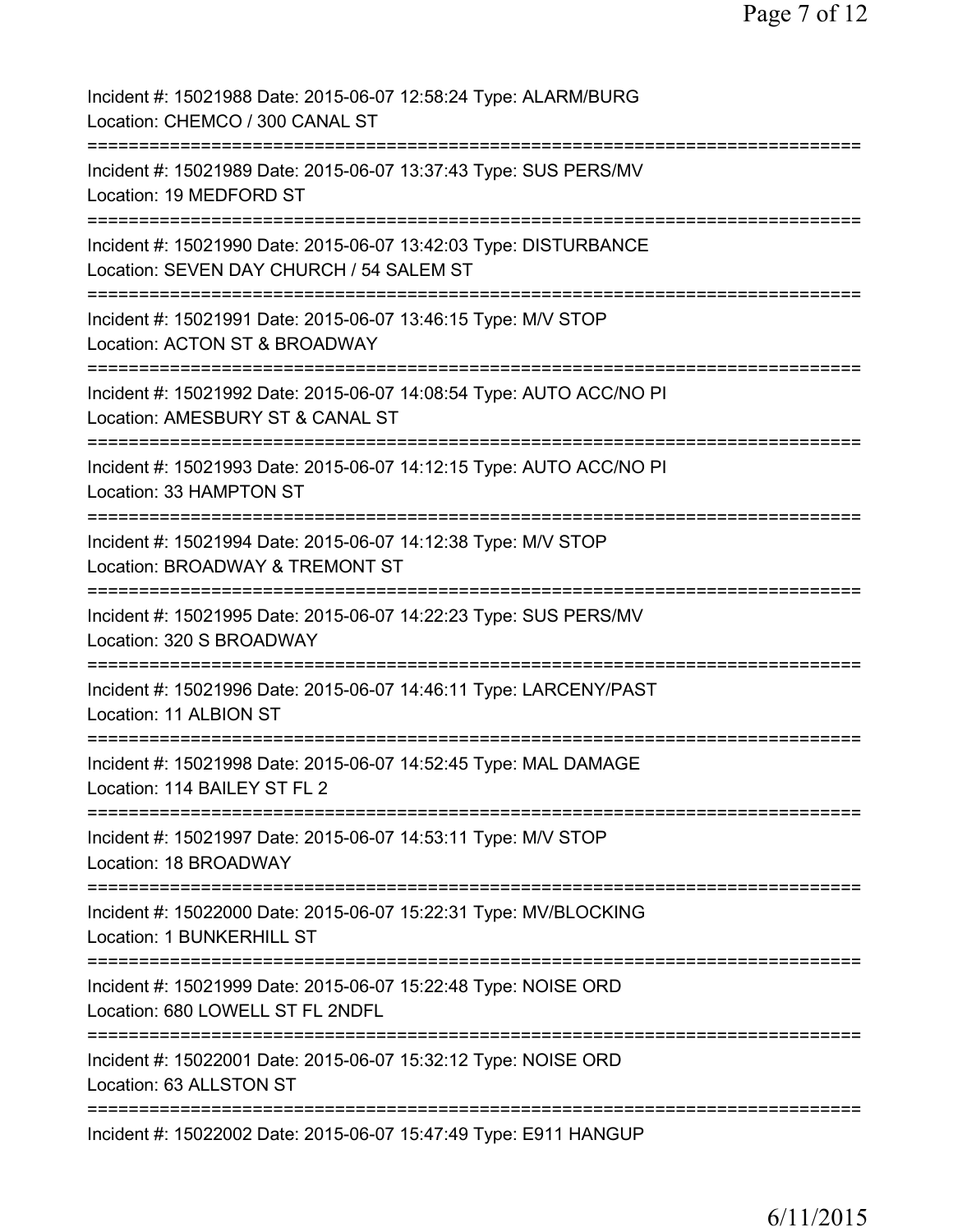Location: 671 ESSEX ST #APT4-21 =========================================================================== Incident #: 15022003 Date: 2015-06-07 15:49:16 Type: NOISE ORD Location: 176 SANBORN ST =========================================================================== Incident #: 15022004 Date: 2015-06-07 15:53:01 Type: NEIGHBOR PROB Location: 17 MT VERNON ST =========================================================================== Incident #: 15022005 Date: 2015-06-07 16:13:48 Type: NOISE ORD Location: 47 IRENE ST =========================================================================== Incident #: 15022006 Date: 2015-06-07 16:14:12 Type: NOISE ORD Location: 74 PARK ST =========================================================================== Incident #: 15022007 Date: 2015-06-07 17:05:51 Type: WOMAN DOWN Location: 242 HAMPSHIRE ST =========================================================================== Incident #: 15022008 Date: 2015-06-07 17:07:49 Type: LARCENY/PAST Location: 380 ELM ST #33 =========================================================================== Incident #: 15022009 Date: 2015-06-07 17:27:21 Type: M/V STOP Location: CANAL ST & MARSTON ST =========================================================================== Incident #: 15022010 Date: 2015-06-07 17:52:17 Type: DISORDERLY Location: NEW BEGINNINGS HAIR SALON / 56 BROOKFIELD ST =========================================================================== Incident #: 15022011 Date: 2015-06-07 17:58:16 Type: NOISE ORD Location: 187 CHESTNUT ST =========================================================================== Incident #: 15022012 Date: 2015-06-07 18:07:01 Type: M/V STOP Location: 202 E HAVERHILL ST =========================================================================== Incident #: 15022013 Date: 2015-06-07 18:16:34 Type: NOISE ORD Location: 136 WILLOW ST =========================================================================== Incident #: 15022014 Date: 2015-06-07 18:24:05 Type: AUTO ACC/NO PI Location: ERVING AV & LAWRENCE ST =========================================================================== Incident #: 15022015 Date: 2015-06-07 18:24:44 Type: M/V STOP Location: 192 ARLINGTON ST =========================================================================== Incident #: 15022017 Date: 2015-06-07 18:30:36 Type: NOISE ORD Location: EATON ST & EVERETT ST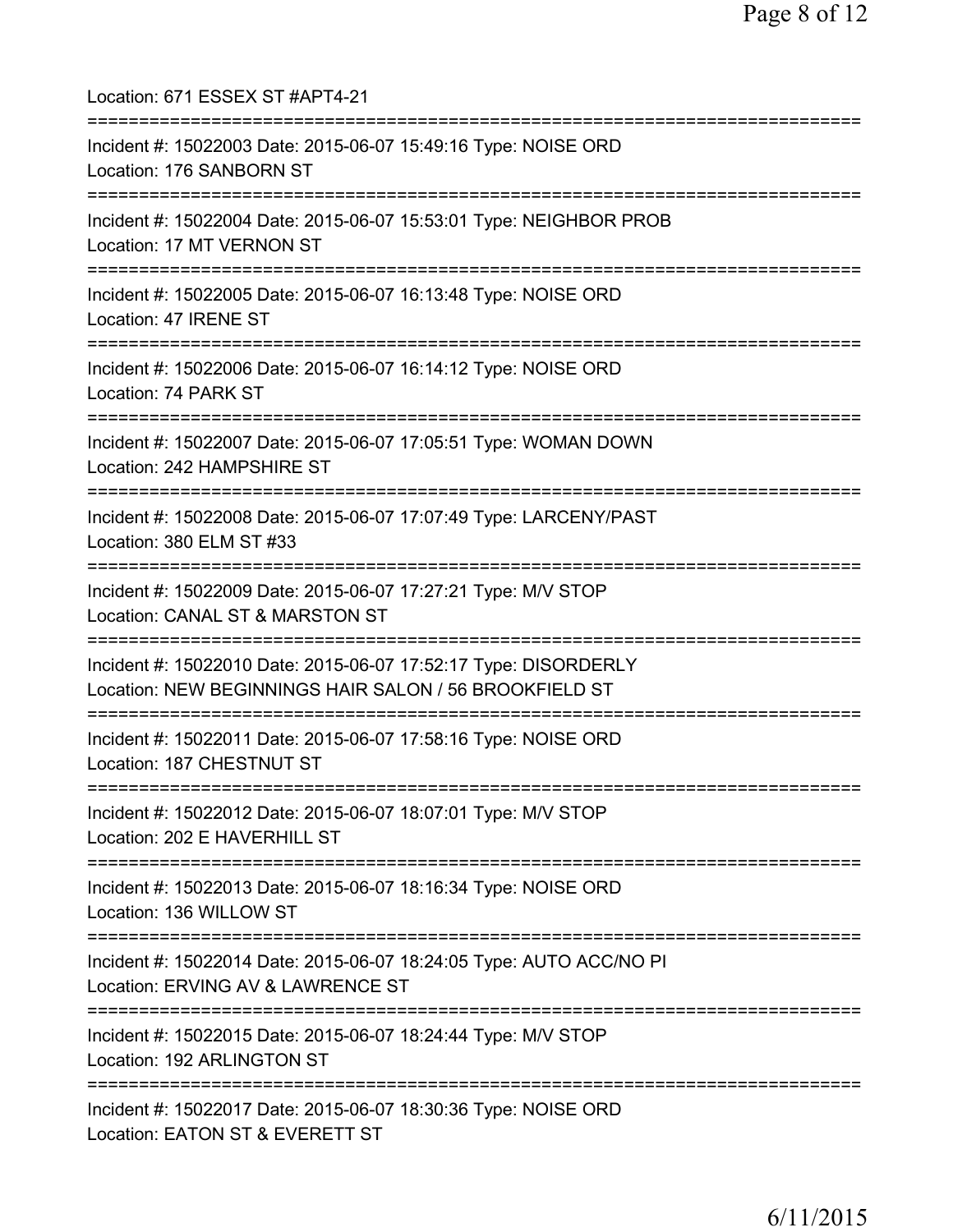| Incident #: 15022016 Date: 2015-06-07 18:31:22 Type: M/V STOP<br>Location: 123 PARK ST                           |
|------------------------------------------------------------------------------------------------------------------|
| Incident #: 15022018 Date: 2015-06-07 18:51:32 Type: NOISE ORD<br>Location: 129 ABBOTT ST                        |
| Incident #: 15022019 Date: 2015-06-07 18:55:06 Type: M/V STOP<br>Location: LAWRENCE ST & PARK ST                 |
| Incident #: 15022020 Date: 2015-06-07 19:01:45 Type: NOISE ORD<br>Location: 33 FITZ ST<br>====================== |
| Incident #: 15022021 Date: 2015-06-07 19:07:35 Type: DISTURBANCE<br>Location: 132 BAILEY ST FL 3RDFL             |
| Incident #: 15022022 Date: 2015-06-07 19:08:49 Type: NOISE ORD<br>Location: E HAVERHILL ST & NORRIS ST           |
| Incident #: 15022023 Date: 2015-06-07 19:15:23 Type: B&E/MV/PAST<br>Location: 43 BENNINGTON ST                   |
| Incident #: 15022024 Date: 2015-06-07 19:18:08 Type: NOISE ORD<br><b>Location: SHATTUCK ST</b>                   |
| Incident #: 15022025 Date: 2015-06-07 19:25:35 Type: M/V STOP<br>Location: MARKET ST & LORING                    |
| Incident #: 15022026 Date: 2015-06-07 19:29:01 Type: NOISE ORD<br>Location: 176 SANBORN ST                       |
| Incident #: 15022027 Date: 2015-06-07 19:36:25 Type: UNWANTEDGUEST<br>Location: 101 GILBERT ST                   |
| Incident #: 15022028 Date: 2015-06-07 19:37:05 Type: NOISE ORD<br>Location: 6 DIAMOND ST #14                     |
| Incident #: 15022029 Date: 2015-06-07 19:37:59 Type: M/V STOP<br>Location: BROADWAY & MANCHESTER ST              |
| Incident #: 15022030 Date: 2015-06-07 19:45:52 Type: NOISE ORD<br>Location: 58 SARATOGA ST                       |
|                                                                                                                  |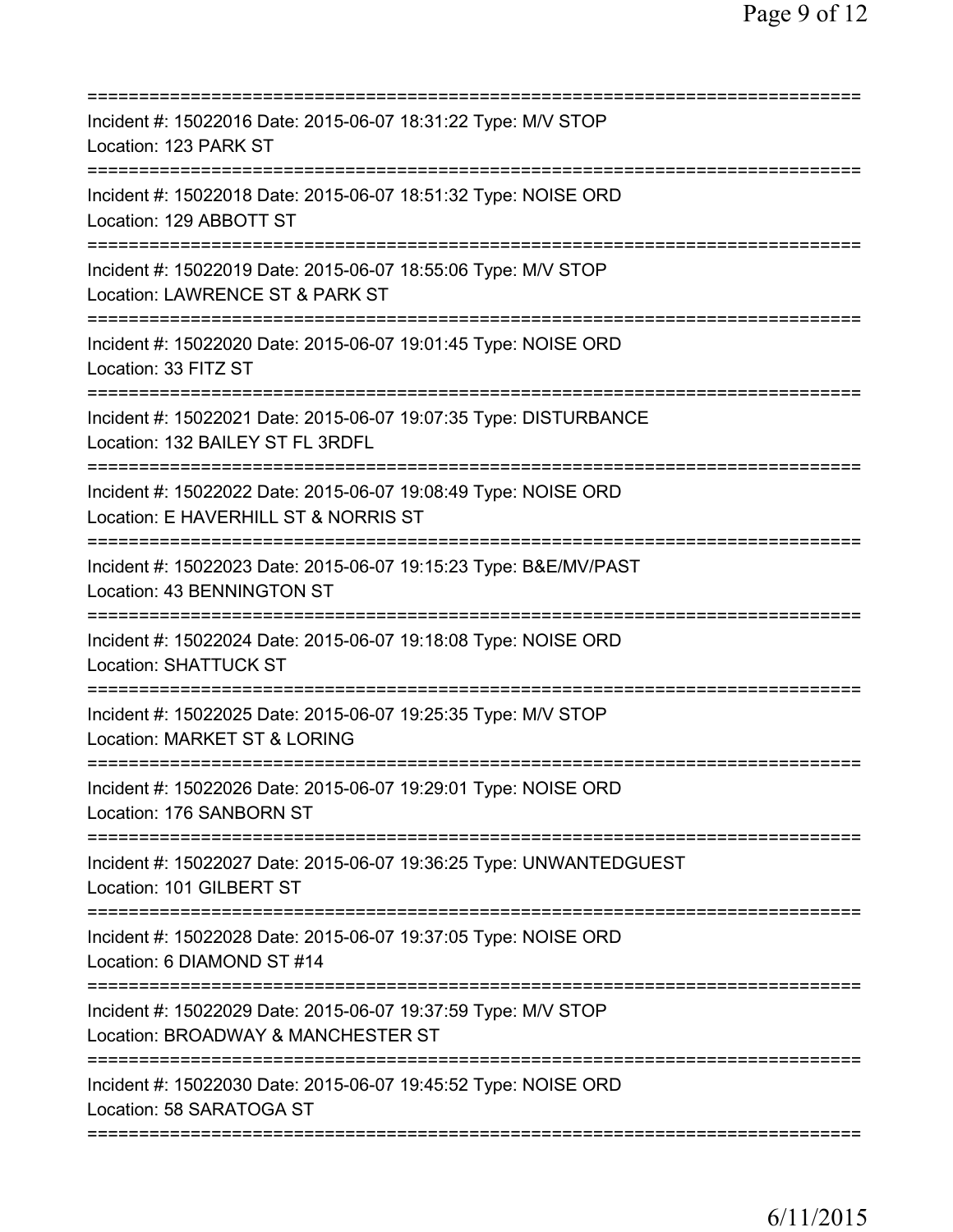| Incident #: 15022031 Date: 2015-06-07 19:48:02 Type: NOISE ORD<br>Location: 78 PARK ST                                           |
|----------------------------------------------------------------------------------------------------------------------------------|
| Incident #: 15022032 Date: 2015-06-07 20:08:08 Type: M/V STOP<br>Location: MERRIMACK ST & S BROADWAY                             |
| Incident #: 15022033 Date: 2015-06-07 20:25:48 Type: A&B PROG<br>Location: UNION SUPERMARKET / 241 S UNION ST                    |
| Incident #: 15022034 Date: 2015-06-07 20:28:49 Type: M/V STOP<br>Location: 360 BROADWAY                                          |
| Incident #: 15022035 Date: 2015-06-07 20:33:34 Type: DISTURBANCE<br>Location: E HAVERHILL ST & OAK ST                            |
| ======================<br>Incident #: 15022036 Date: 2015-06-07 20:37:23 Type: NOISE ORD<br>Location: 21 E HAVERHILL ST          |
| =============<br>Incident #: 15022037 Date: 2015-06-07 20:40:43 Type: M/V STOP<br>Location: COMMON ST & HAMPSHIRE ST             |
| Incident #: 15022038 Date: 2015-06-07 20:48:18 Type: NOISE ORD<br>Location: HAFFNER'S GAS STATION / 69 PARKER ST                 |
| Incident #: 15022039 Date: 2015-06-07 20:55:44 Type: B&E/MV/ATTEMP<br>Location: 117 PROSPECT ST                                  |
| Incident #: 15022040 Date: 2015-06-07 20:57:13 Type: NOISE ORD<br>Location: BROOKFIELD ST & INMAN ST                             |
| Incident #: 15022041 Date: 2015-06-07 20:57:49 Type: M/V STOP<br>Location: HAMPSHIRE ST & LOWELL ST                              |
| :==============================<br>Incident #: 15022042 Date: 2015-06-07 20:59:00 Type: MV/BLOCKING<br>Location: 175 EXCHANGE ST |
| Incident #: 15022043 Date: 2015-06-07 21:01:25 Type: NOISE ORD<br>Location: 47 TRENTON ST                                        |
| Incident #: 15022044 Date: 2015-06-07 21:08:48 Type: NOISE ORD<br>Location: 65 PARK ST #16                                       |
| Incident #: 15022045 Date: 2015-06-07 21:12:39 Type: NOISE ORD                                                                   |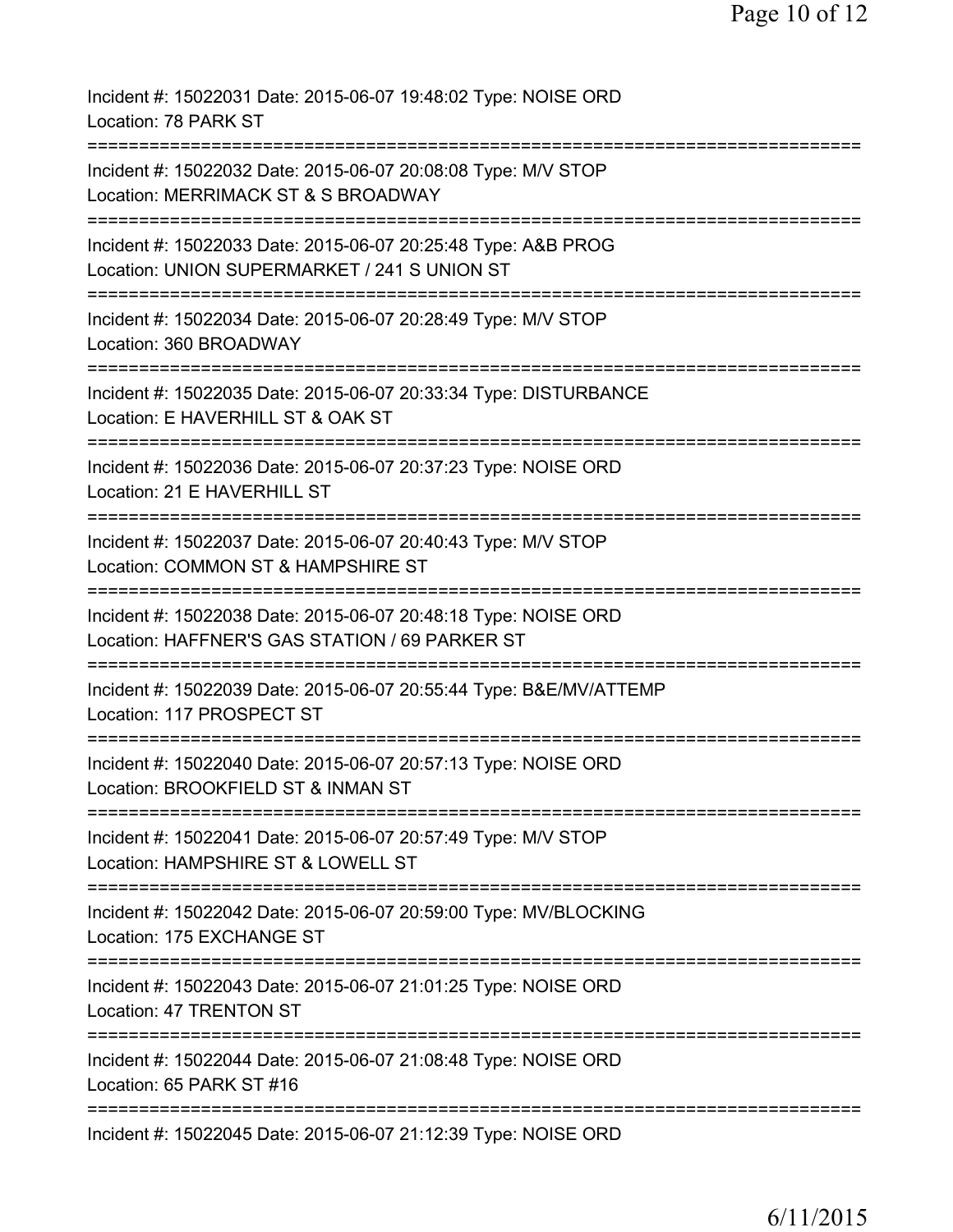| Location: 205 BOXFORD ST                                                                                                                                              |
|-----------------------------------------------------------------------------------------------------------------------------------------------------------------------|
| Incident #: 15022046 Date: 2015-06-07 21:16:46 Type: NOISE ORD<br>Location: 16 CROSBY ST<br>================================                                          |
| Incident #: 15022047 Date: 2015-06-07 21:20:26 Type: LOUD NOISE<br>Location: 5 HAVERHILL ST                                                                           |
| Incident #: 15022048 Date: 2015-06-07 21:21:57 Type: NOISE ORD<br>Location: 30 KENDALL ST                                                                             |
| -----------------------------<br>Incident #: 15022049 Date: 2015-06-07 21:44:02 Type: M/V STOP<br>Location: BROADWAY & PARK ST                                        |
| Incident #: 15022050 Date: 2015-06-07 21:44:43 Type: ALARM/BURG<br>Location: PARTHUM SCHOOL / 258 E HAVERHILL ST<br>:===============================                  |
| Incident #: 15022051 Date: 2015-06-07 21:56:13 Type: M/V STOP<br>Location: BROADWAY & CROSS ST<br>==================================                                  |
| Incident #: 15022052 Date: 2015-06-07 21:58:28 Type: NOISE ORD<br>Location: CENTRE ST & EXCHANGE ST<br>============================<br>============================== |
| Incident #: 15022053 Date: 2015-06-07 22:05:03 Type: SHOTS FIRED<br>Location: 210 MERRIMACK ST #UNIT 510                                                              |
| :============================<br>Incident #: 15022054 Date: 2015-06-07 22:05:07 Type: M/V STOP<br>Location: 69 PARKER ST                                              |
| Incident #: 15022055 Date: 2015-06-07 22:12:14 Type: NOISE ORD<br>Location: 42 CROSS ST FL 1STFL                                                                      |
| Incident #: 15022056 Date: 2015-06-07 22:14:40 Type: NOISE ORD<br>Location: 189 ABBOTT ST                                                                             |
| Incident #: 15022057 Date: 2015-06-07 22:23:51 Type: SUS PERS/MV<br>Location: COMMON ST & FRANKLIN ST                                                                 |
| Incident #: 15022058 Date: 2015-06-07 22:41:00 Type: M/V STOP<br>Location: HAMPSHIRE ST & MYRTLE ST                                                                   |
| Incident #: 15022059 Date: 2015-06-07 22:46:17 Type: M/V STOP<br>Location: MARKET ST & S UNION ST                                                                     |